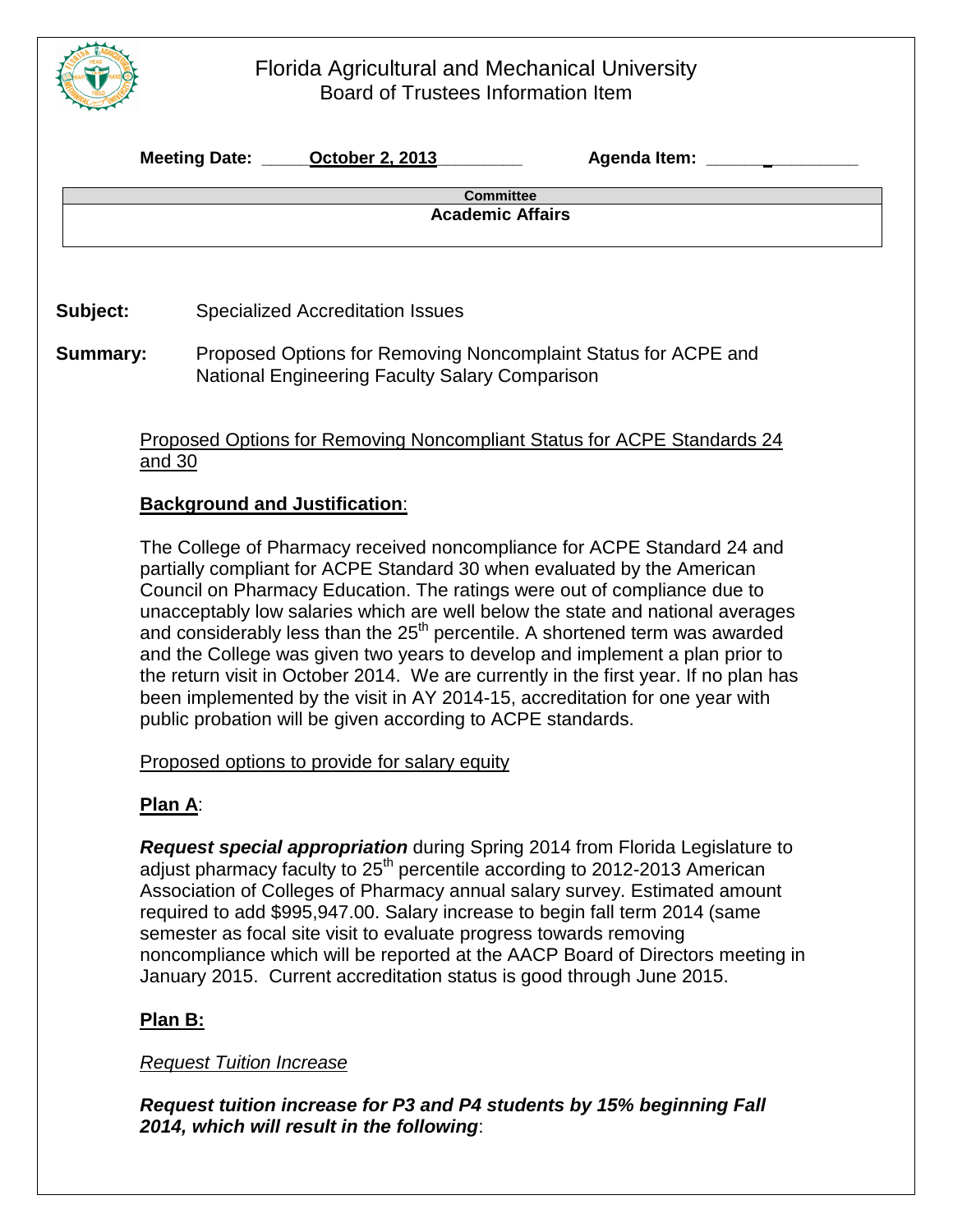

## Florida Agricultural and Mechanical University Board of Trustees Information Item

Utilizing the difference between current tuition and a 15% increase would result in the following dollars that could be used for salary adjustments:

AY 2014-2015 --- \$562,015.22 AY 2015-2016 --- \$752,112.18 AY 2016-2017 --- \$799,575.57 at full implementation (180 students)  $-$ -- $$200,000$  required to obtain  $25<sup>th</sup>$  percentile for AY 2012-13 --- Excludes Institute of Public Health since salaries were not cited as an issue by CEPH (Additions will be needed to accommodate if desired).

Justification: ACPE accreditation evaluators compiled the comparisons to other pharmacy schools to demonstrate that tuition for pharmacy school at FAMU is incredibly low accounting for lack of money to support faculty salaries at current national rates and that this impacts employment of qualified experienced faculty. The table is presented below:

| <b>School/College</b>                                                                 | <b>In-State</b> | <b>Tuition</b> | and |
|---------------------------------------------------------------------------------------|-----------------|----------------|-----|
|                                                                                       | <b>Fees</b>     |                |     |
| <b>Auburn</b>                                                                         | \$20,006        |                |     |
| <b>Samford</b><br><b>McWhorter</b><br><b>School</b><br>οf<br>$\overline{\phantom{0}}$ | \$31,790        |                |     |
| <b>Pharmacy</b>                                                                       |                 |                |     |
| Osteopathic<br>College<br>Lake<br><b>Erie</b><br><b>of</b>                            | \$20,965        |                |     |
| <b>Medicine</b>                                                                       |                 |                |     |
| <b>Nova Southeastern College of Pharmacy</b>                                          | \$27,715        |                |     |
| <b>Palm Beach Atlantic</b>                                                            | \$32,000        |                |     |
| <b>University of Florida</b>                                                          | \$21,943        |                |     |
| <b>University of South Florida</b>                                                    | \$16,610        |                |     |
| <b>Mercer University</b>                                                              | 31,472          |                |     |
| Philadelphia College of<br><b>Osteopathic</b>                                         | \$32,127        |                |     |
| <b>Medicine School of Pharmacy</b>                                                    |                 |                |     |
| <b>South University School of Pharmacy</b>                                            | \$31,935        |                |     |
| <b>University of Georgia</b>                                                          | \$14,092        |                |     |
| <b>Florida A&amp;M University</b>                                                     | $$5,161**$      |                |     |

\*\* Includes tuition from 1<sup>st</sup> and 2<sup>nd</sup> professional year

 $3<sup>rd</sup>$  and  $4<sup>th</sup>$  professional year is at prevailing graduate tuition rates